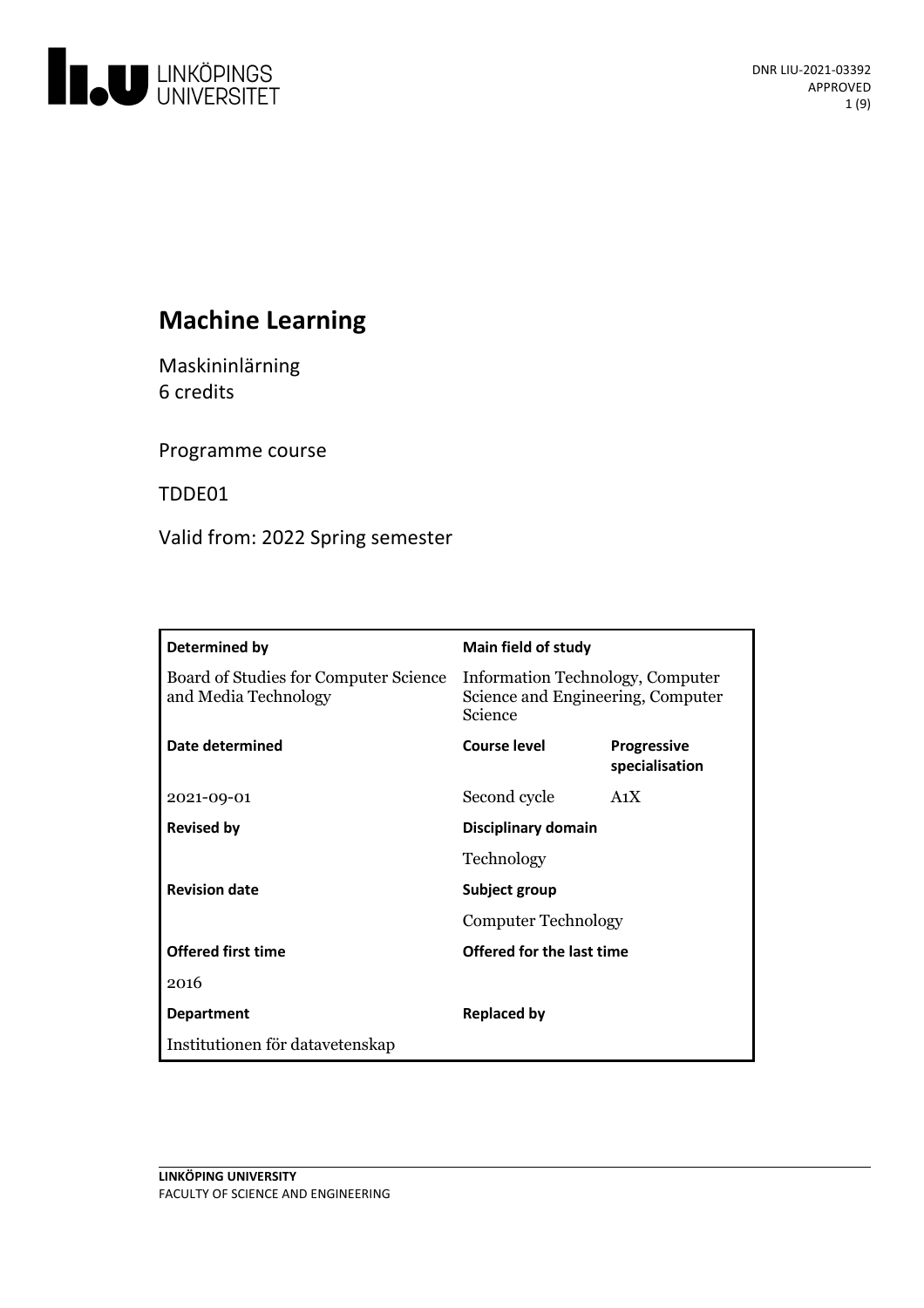# Course offered for

- Master of Science in Computer Science and Engineering
- Master of Science in Information Technology
- Master of Science in Computer Science and Software Engineering
- Master of Science in Applied Physics and Electrical Engineering
- Master of Science in Applied Physics and Electrical Engineering International
- Master of Science in Industrial Engineering and Management
- Master of Science in Industrial Engineering and Management International
- Bachelor's Programme in Mathematics
- Master's Programme in Computer Science
- Master's Programme in Materials Physics for Nano and Quantum Technology
- Master of Science in Biomedical Engineering
- Master's Programme in Communication Systems

# **Prerequisites**

Probability theory; Statistics; Mathematical analysis; Linear Algebra; Basic programming.

# Intended learning outcomes

The overall aim of the course is to provide an introduction to machine learning, with special focus on regression and classification problems. Machine learning is presented from a probabilistic perspective with inference and prediction based on probability models. The course aims to give students an overview of machine learning within a unified framework and a good basis for further studies in the field.

After completing the course the student should be able to:

- use relevant concepts and methods in machine learning to formulate, structure and solve practical problems.
- infer the parameters in a number of common machine learning models.
- use machine learning models for prediction and decision making.
- evaluate and choose among models.
- implement machine learning models and algorithms in a programming language.

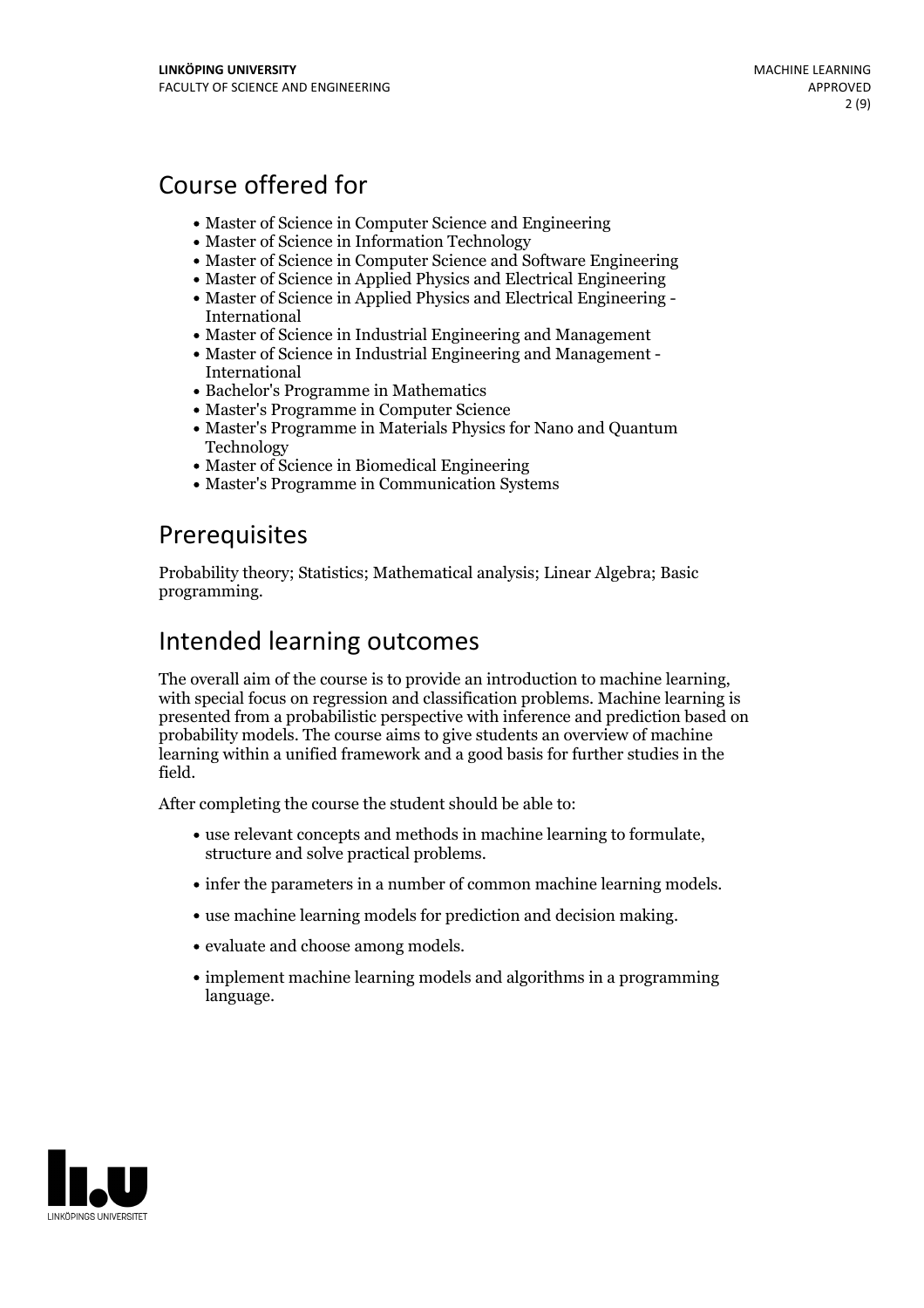## Course content

Introduction and overview of machine learning and its applications. Unsupervised and supervised learning. Discriminative and generative models. Prediction. Generalization. Classification. Nearest neighbors. Naïve Bayes. Discriminant analysis. Cross-validation. Model selection. Overfitting. Bootstrap. Regression.<br>Regularization. Ridge regression. Lasso. Variable Selection. Binary and multiclass regression. Dimension reduction. PCA. ICA. Kernel smoother Vector Machines. Decision trees. Gaussian processes. Mixture models.

# Teaching and working methods

The course consists of lectures and computer laboratory work. The lectures introduce concepts and theories that students then use in problem solving at the computer labs.

# Examination

DAT2 Computer examination 4 credits U, 3, 4, 5 LAB2 Laboratory work 2 credits U, G DAT2 is an exam in a computer hall that tests students' theoretical knowledge and problem-solving skills in machine learning. LAB2 consists of computer exercises that tests the students' ability to translate theoretical knowledge into practical problem solving in machine learning.

## Grades

Four-grade scale, LiU, U, 3, 4, 5

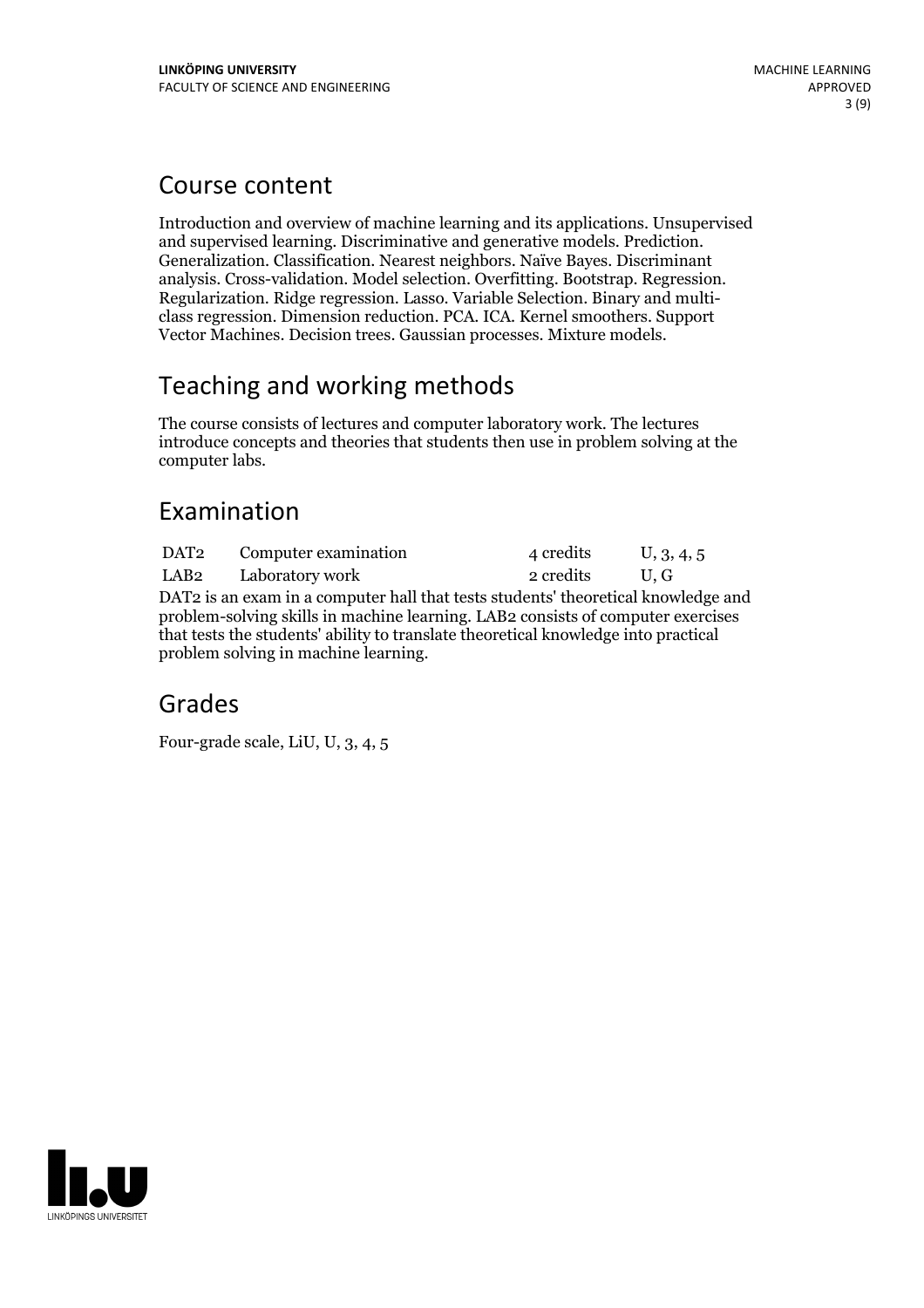# Other information

### **About teaching and examination language**

The teaching language is presented in the Overview tab for each course. The examination language relates to the teaching language as follows:

- If teaching language is "Swedish", the course as a whole could be given in Swedish, or partly in English. Examination language is Swedish, but parts
- of the examination can be in English. If teaching language is "English", the course as <sup>a</sup> whole is taught in English. Examination language is English. If teaching language is "Swedish/English", the course as <sup>a</sup> whole will be
- taught in English if students without prior knowledge of the Swedish language participate. Examination language is Swedish or English depending on teaching language.

#### **Other**

The course is conducted in a manner where both men's and women's experience and knowledge are made visible and developed.

The planning and implementation of a course should correspond to the course syllabus. The course evaluation should therefore be conducted with the course syllabus as a starting point.

If special circumstances prevail, the vice-chancellor may in a special decision specify the preconditions for temporary deviations from this course syllabus, and delegate the right to take such decisions.

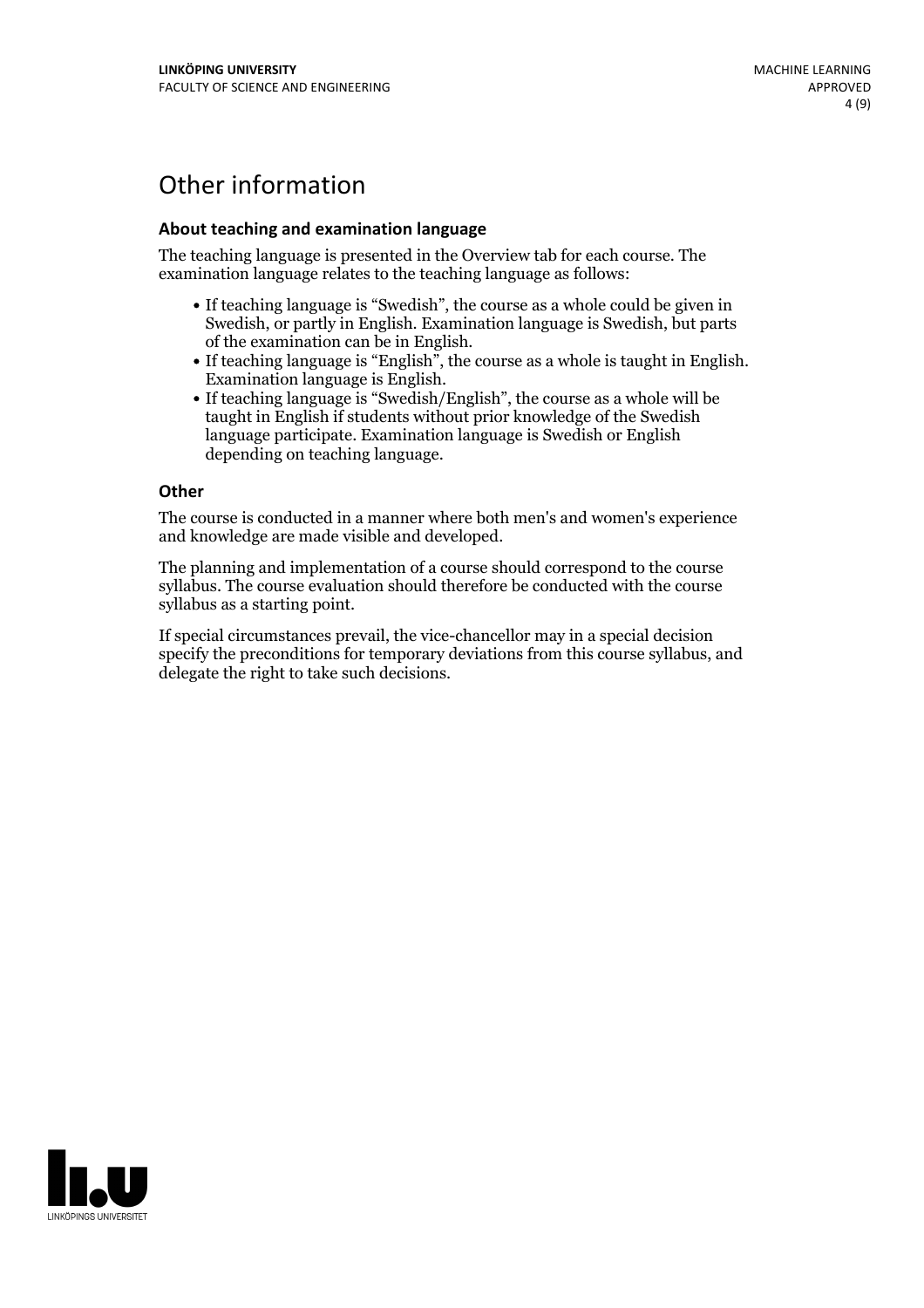# **Common rules**

### Course syllabus

A syllabus must be established for each course. The syllabus specifies the aim and contents of the course, and the prior knowledge that a student must have in order to be able to benefit from the course.

## Timetabling

Courses are timetabled after a decision has been made for this course concerning its assignment to a timetable module.

### Interruption in and deregistration from a course

The LiU decision, Guidelines concerning confirmation of participation in education (Dnr LiU-2020-02256), states that interruptions in study are to be recorded in Ladok. Thus, all students who do not participate in a course for which they have registered must record the interruption, such that the registration on the course can be removed. Deregistration from or interrupting a course is carried out using <sup>a</sup> web-based form: https://www.lith.liu.se/for- [studenter/kurskomplettering?l=en.](https://www.lith.liu.se/for-studenter/kurskomplettering?l=en)

## Cancelled courses and changes to the course syllabus

Courses with few participants (fewer than 10) may be cancelled or organised in a manner that differs from that stated in the course syllabus. The Dean is to deliberate and decide whether a course is to be cancelled or changed from the course syllabus.

## Guidelines relating to examinations and examiners

For details, see Guidelines for education and examination for first-cycle and second-cycle education at Linköping University, Dnr LiU-2020-04501 [\(http://styrdokument.liu.se/Regelsamling/VisaBeslut/917592\)](http://styrdokument.liu.se/Regelsamling/VisaBeslut/917592).

An examiner must be employed as a teacher at LiU according to the LiU Regulations for Appointments, Dnr LiU-2021-01204 [\(https://styrdokument.liu.se/Regelsamling/VisaBeslut/622784](https://styrdokument.liu.se/Regelsamling/VisaBeslut/622784)). For courses in second-cycle, the following teachers can be appointed as examiner: Professor (including Adjunct and Visiting Professor), Associate Professor (including Adjunct), Senior Lecturer (including Adjunct and Visiting Senior Lecturer), Research Fellow, or Postdoc. For courses in first-cycle, Assistant Lecturer (including Adjunct and Visiting Assistant Lecturer) can also be appointed as examiner in addition to those listed for second-cycle courses. In exceptional cases, a Part-time Lecturer can also be appointed as an examiner at both first- and second cycle, see Delegation of authority for the Board of Faculty of Science and Engineering.

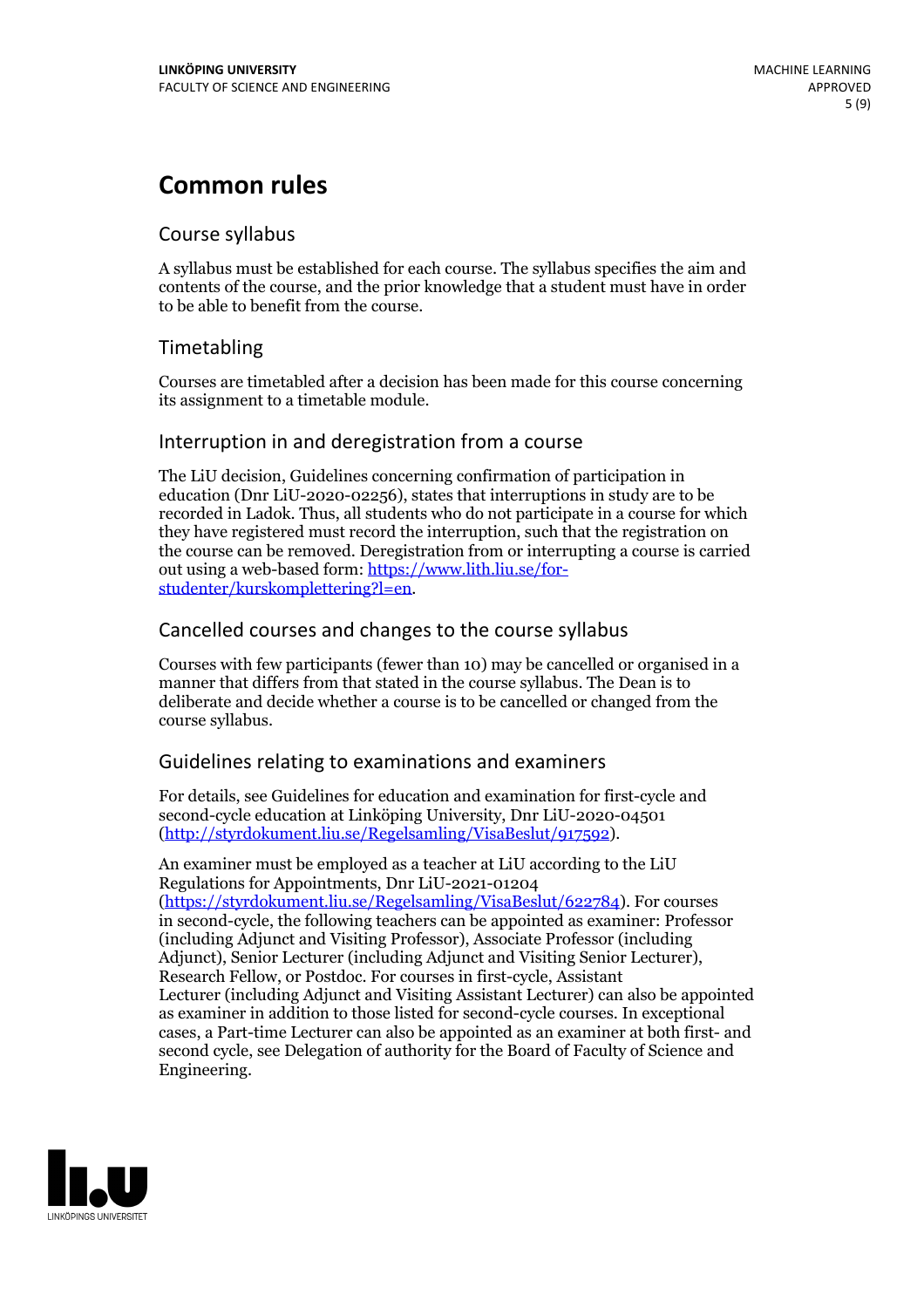## Forms of examination

### **Principles for examination**

Written and oral examinations and digital and computer-based examinations are held at least three times a year: once immediately after the end of the course, once in August, and once (usually) in one of the re-examination periods. Examinations held at other times are to follow a decision of the faculty programme board.

Principles for examination scheduling for courses that follow the study periods:

- courses given in VT1 are examined for the first time in March, with re-examination in June and August
- courses given in VT2 are examined for the first time in May, with re-examination in August and October
- courses given in HT1 are examined for the first time in October, with re-examination in January and August
- courses given in HT2 are examined for the first time in January, with re-examination in March and in August.

The examination schedule is based on the structure of timetable modules, but there may be deviations from this, mainly in the case of courses that are studied and examined for several programmes and in lower grades (i.e. 1 and 2).

Examinations for courses that the faculty programme board has decided are to be held in alternate years are held three times during the school year in which the course is given according to the principles stated above.

Examinations for courses that are cancelled orrescheduled such that they are not given in one or several years are held three times during the year that immediately follows the course, with examination scheduling that corresponds to the scheduling that was in force before the course was cancelled or rescheduled.

When a course, or a written examination (TEN, DIT, DAT), is given for the last time, the regular examination and two re-examinations will be offered. Thereafter, examinations are phased out by offering three examinations during the following academic year at the same times as the examinations in any substitute course. If there is no substitute course, three examinations will be offered during re- examination periods during the following academic year. Other examination times are decided by the faculty programme board. In all cases above, the examination is also offered one more time during the academic year after the following, unless the faculty programme board decides otherwise. In total, 6 re-examinations are offered, of which 2 are regular re-examinations. In the examination registration system, the examinations given for the penultimate time and the last time are denoted.

If a course is given during several periods of the year (for programmes, or on different occasions for different programmes) the faculty programme board or boards determine together the scheduling and frequency of re-examination occasions.

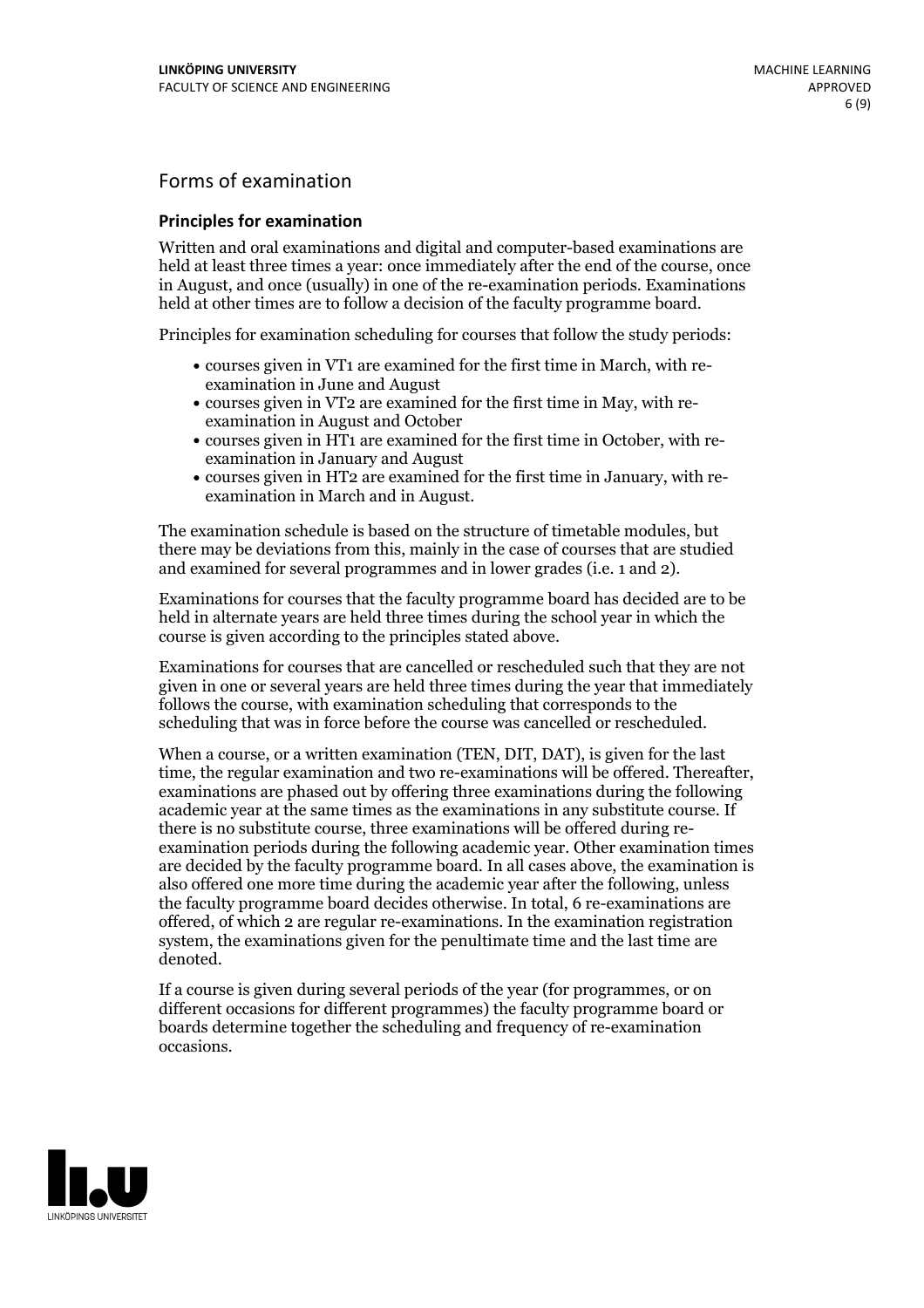### **Retakes of other forms of examination**

Regulations concerning retakes of other forms of examination than written examinations and digital and computer-based examinations are given in the LiU guidelines for examinations and examiners, [http://styrdokument.liu.se/Regelsamling/VisaBeslut/917592.](http://styrdokument.liu.se/Regelsamling/VisaBeslut/917592)

#### **Course closure**

For Decision on Routines for Administration of the Discontinuation of Educational Programs, Freestanding Courses and Courses in Programs, see DNR LiU-2021-04782. After a decision on closure and after the end of the discontinuation period, the students are referred to a replacement course (or similar) according to information in the course syllabus or programme syllabus. If a student has passed some part/parts of a closed program course but not all, and there is an at least partially replacing course, an assessment of crediting can be made. Any crediting of course components is made by the examiner.

#### **Registration for examination**

In order to take an written, digital or computer-based examination, registration in advance is mandatory, see decision in the university's rule book [https://styrdokument.liu.se/Regelsamling/VisaBeslut/622682.](https://styrdokument.liu.se/Regelsamling/VisaBeslut/622682) An unregistered student can thus not be offered a place. The registration is done at the Student Portal or in the LiU-app during the registration period. The registration period opens 30 days before the date of the examination and closes 10 days before the date of the examination. Candidates are informed of the location of the examination by email, four days in advance.

#### **Code of conduct for students during examinations**

Details are given in a decision in the university's rule book: <http://styrdokument.liu.se/Regelsamling/VisaBeslut/622682>.

#### **Retakes for higher grade**

Students at the Institute of Technology at LiU have the right to retake written examinations and digital and computer-based examinations in an attempt to achieve a higher grade. This is valid for all examination components with code "TEN", "DIT" and "DAT". The same right may not be exercised for other examination components, unless otherwise specified in the course syllabus.

A retake is not possible on courses that are included in an issued degree diploma.

#### **Grades**

The grades that are preferably to be used are Fail (U), Pass (3), Pass not without distinction  $(4)$  and Pass with distinction  $(5)$ .

- Grades U, 3, 4, 5 are to be awarded for courses that have written or digital examinations.<br>• Grades Fail (U) and Pass (G) may be awarded for courses with a large
- degree of practical components such as laboratory work, project work and

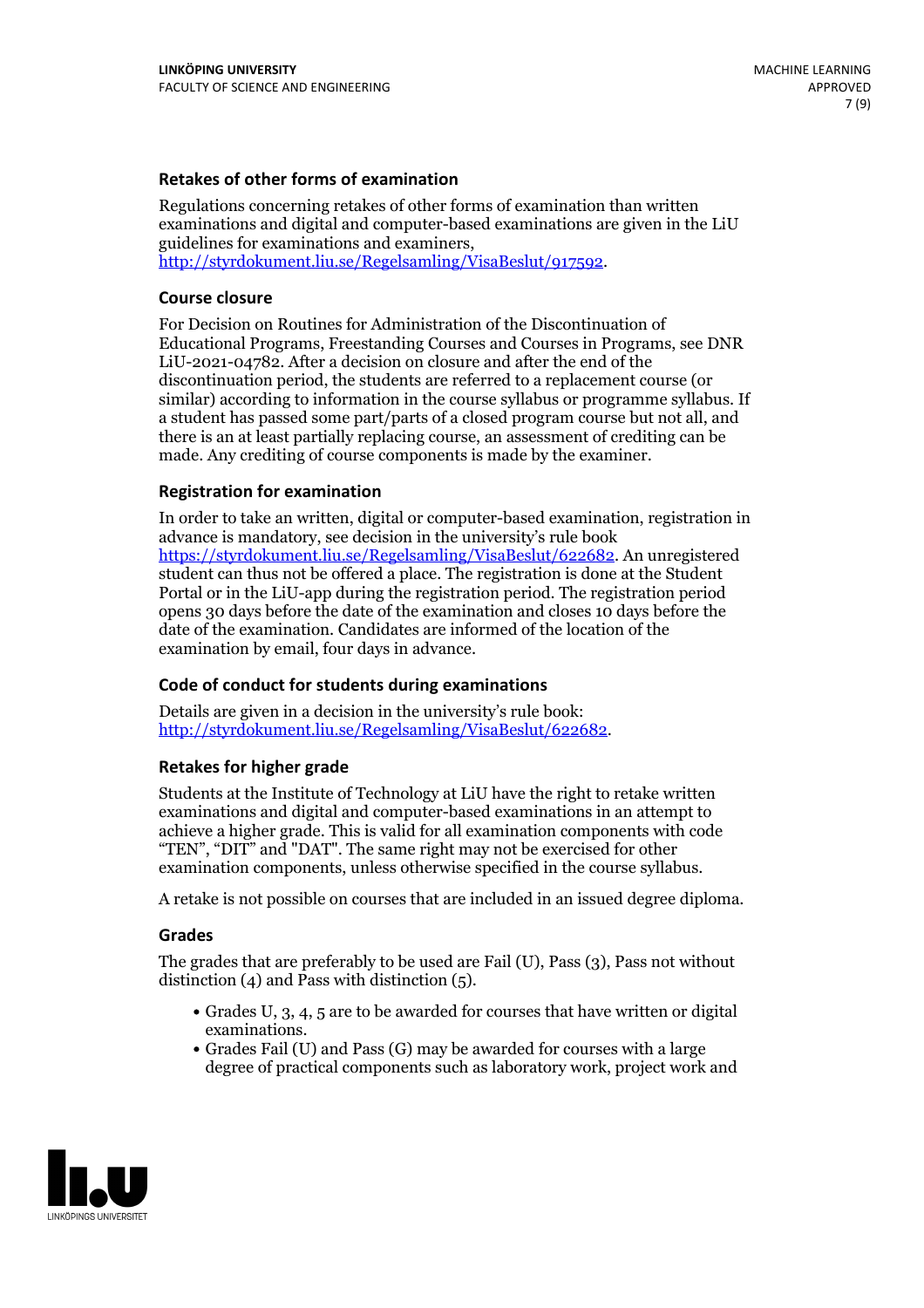group work.<br>• Grades Fail (U) and Pass (G) are to be used for degree projects and other independent work.

### **Examination components**

The following examination components and associated module codes are used at the Faculty of Science and Engineering:

- Grades U, 3, 4, 5 are to be awarded for written examinations (TEN) and
- digital examinations (DIT).<br>• Examination components for which the grades Fail (U) and Pass (G) may be awarded are laboratory work (LAB), project work (PRA), preparatory written examination (KTR), digital preparatory written examination (DIK), oral examination (MUN), computer-based examination (DAT), home
- assignment (HEM), and assignment (UPG).<br>• Students receive grades either Fail (U) or Pass (G) for other examination components in which the examination criteria are satisfied principally through active attendance such as tutorial group (BAS) or examination item
- (MOM).<br>• Grades Fail (U) and Pass (G) are to be used for the examination components Opposition (OPPO) and Attendance at thesis presentation (AUSK) (i.e. part of the degree project).

In general, the following applies:

- 
- Mandatory course components must be scored and given <sup>a</sup> module code. Examination components that are not scored, cannot be mandatory. Hence, it is voluntary to participate in these examinations, and the voluntariness must be clearly stated. Additionally, if there are any associated conditions to
- the examination component, these must be clearly stated as well.<br>• For courses with more than one examination component with grades U,3,4,5, it shall be clearly stated how the final grade is weighted.

For mandatory components, the following applies (in accordance with the LiU Guidelines for education and examination for first-cycle and second-cycle education at Linköping University,<br>[http://styrdokument.liu.se/Regelsamling/VisaBeslut/917592\)](http://styrdokument.liu.se/Regelsamling/VisaBeslut/917592):

If special circumstances prevail, and if it is possible with consideration of the nature of the compulsory component, the examiner may decide to replace the compulsory component with another equivalent component.

For possibilities to alternative forms of examinations, the following applies (in accordance with the LiU Guidelines for education and examination for first-cycle [http://styrdokument.liu.se/Regelsamling/VisaBeslut/917592\)](http://styrdokument.liu.se/Regelsamling/VisaBeslut/917592):

If the LiU coordinator for students with disabilities has granted a student the right to an adapted examination for a written examination in an examination hall, the student has the right to it.